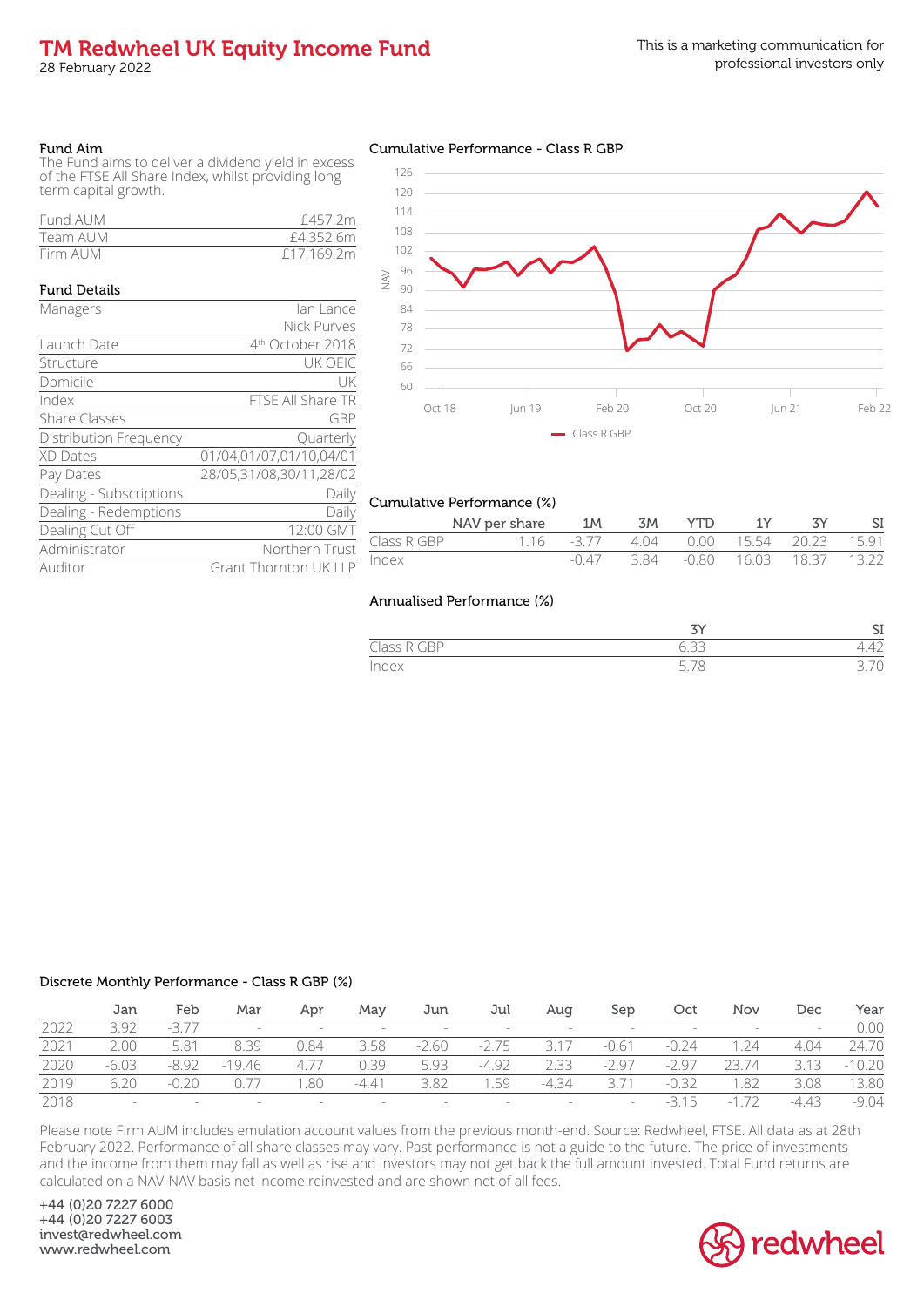## Financial Ratios

|                      |     | Fund Index |
|----------------------|-----|------------|
| Dividend Yield**     |     | 2630       |
| P/E Ratio (FY1)      |     | 87 123     |
| P/Book Value         | 1 N | 17         |
| Free Cash Flow Yield | 83  | 59         |

# Exposure Summary (%)

# Equities 96.4

# Cash 3.6

# Top Ten Long Positions (%)

| Anglo American plc          | 7.5 |
|-----------------------------|-----|
| BP p.l.c.                   | 6.4 |
| Royal Mail plc              | 6.1 |
| NatWest Group Plc           | 5.2 |
| Centrica plc                | 5.0 |
| Marks and Spencer Group plc | 4.9 |
| Shell PLC                   | 4.9 |
| Standard Chartered PLC      | 4.7 |
| Pearson PLC                 | 4.5 |
| Barclays PLC                | 43  |
|                             |     |

# Security Breakdown

| Total No. of Securities Held        | 26   |
|-------------------------------------|------|
| Top Ten Position Concentration* (%) | 53.7 |

# Market Cap Breakdown (%)

| $>\text{\textsterling}2.5bn$ | 940 |
|------------------------------|-----|
| $£0.5bn - £2.5bn$            |     |
| $<$ £0.5bn                   |     |

# Absolute Geographic Exposure (%)

|                      | Fund |
|----------------------|------|
| United Kingdom       | 81.5 |
| <b>United States</b> | 5.3  |
| France               | 4.3  |
| Canada               | 2.0  |
| Hong Kong            | 1.8  |
| lapan                | 1.6  |
|                      |      |



# Absolute Sector Exposure (%)

Financials 18.2 Communication Services 18.1 Energy 15.6 Materials 11.9 Industrials 10.4 Consumer Discretionary 8.2 Utilities 5.0 Consumer Staples 4.9 Information Technology 4.0



\*Percentage of NAV. \*\*Dividend yield based on trailing 12 month distribution divided by the latest NAV. Source: Redwheel, FactSet (using GICS Sector Classifications via MSCI). All data as at 28th February 2022.

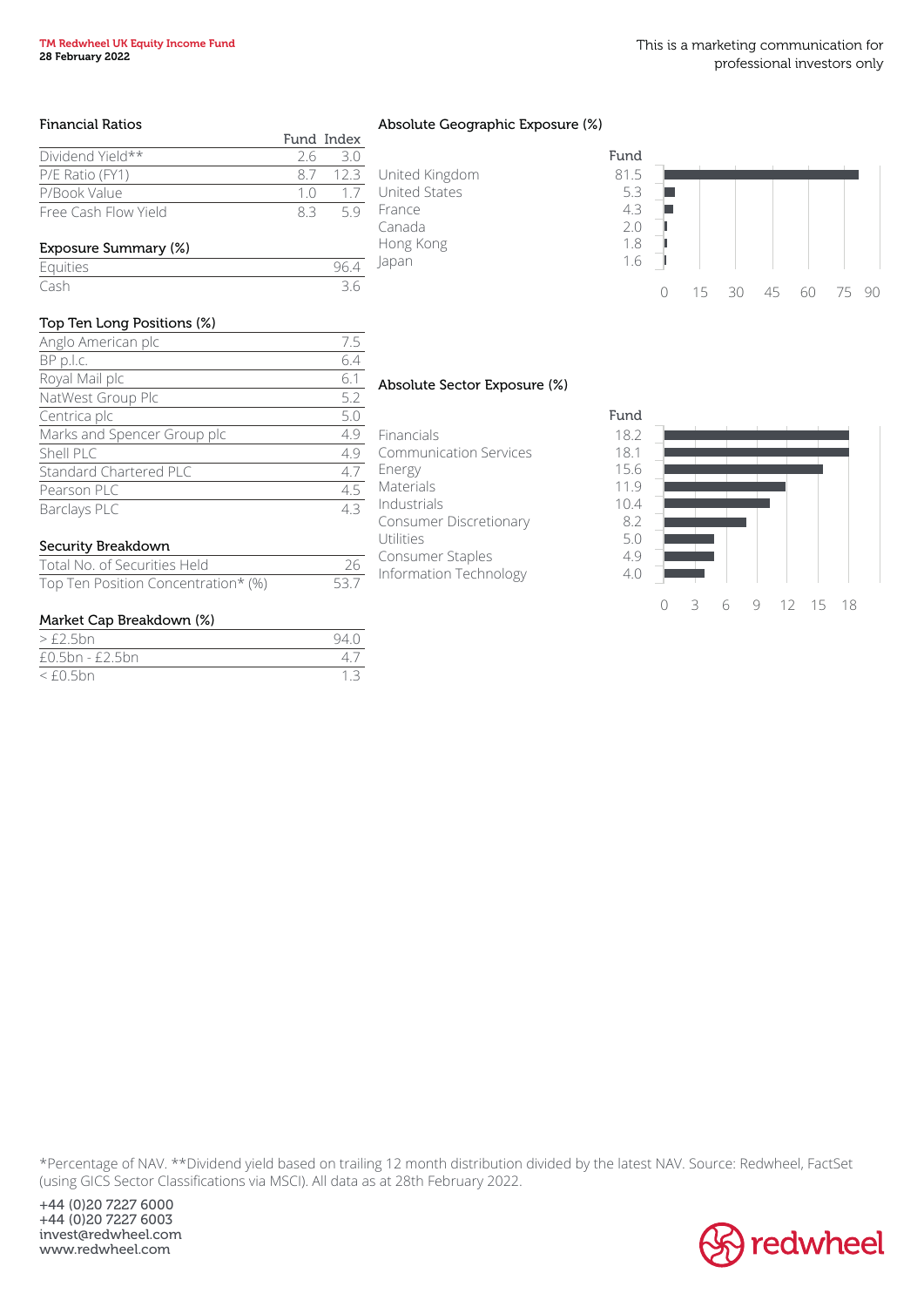| Fund Charges and Minimum Investment |          |            |       |                  |                       |  |  |  |  |
|-------------------------------------|----------|------------|-------|------------------|-----------------------|--|--|--|--|
|                                     | Currency | <b>AMC</b> | A&O   | OCF <sup>®</sup> | Minimum<br>Investment |  |  |  |  |
| Class L                             | GBP      | 0.45%      | 0.15% | 0.60%            | 250,000,000           |  |  |  |  |
| Class R                             | GRP      | 0.65%      | 0.15% | 0.80%            | 25,000                |  |  |  |  |
| Class S                             | GBP      | 0.55%      | 0.15% | 0.70%            | 100,000,000           |  |  |  |  |

## Fund Codes and Performance

|            | Income Income dist |         |                   |      |             |            |        |          |             |
|------------|--------------------|---------|-------------------|------|-------------|------------|--------|----------|-------------|
|            | <b>ISIN</b>        | Sedol   | Bloomberg         |      | NAV 1 Month | <b>YTD</b> | dist   | period   | Launch date |
| L GBP      | GB00BG342D73       | BG342D7 | TMRFII A I N      | 1.17 | $-3.76$     | 0.03       |        |          | 2018-10-04  |
| L GBP DIST | GB00BG342F97       | BG342F9 | <b>TMREILI LN</b> | 1.05 | $-3.75$     | 0.00       | 0.0085 | $\Delta$ | 2018-10-04  |
| R GBP      | GB00BG341295       | BG34129 | TMREIRA LN        | 1.16 | $-377$      | 0.00       |        |          | 2018-10-04  |
| R GBP DIST | GB00BG342939       | BG34293 | <b>TMREIRI LN</b> | 1.04 | $-3.77$     | $-0.03$    | 0.0085 | $\Delta$ | 2018-10-04  |
| S GBP      | GB00BG342B59       | BG342B5 | <b>TMRFISA IN</b> | 1.16 | $-377$      | 0.02       |        |          | 2018-10-04  |
| S GBP DIST | GB00BG342C66       | BG342C6 | <b>TMRFISI IN</b> | 1.05 | -376        | $-0.02$    | 0.0085 | 04       | 2018-10-04  |

\*The Annual Management Charge (AMC) reflects the Investment Management charge as stated in the prospectus. There is an additional Authorised Corporate Director (ACD) charge of 0.075% which is reflected along with the AMC in the Ongoing Charges. Past performance is not a guide to the future. The price of investments and the income from them may fall as well as rise and investors may not get back the full amount invested. Total Fund returns are calculated on a NAV-NAV basis net income reinvested and are shown net of all fees. Source: Redwheel, Bloomberg. All data as at 28th February 2022.

+44 (0)20 7227 6000 +44 (0)20 7227 6003 invest@redwheel.com www.redwheel.com